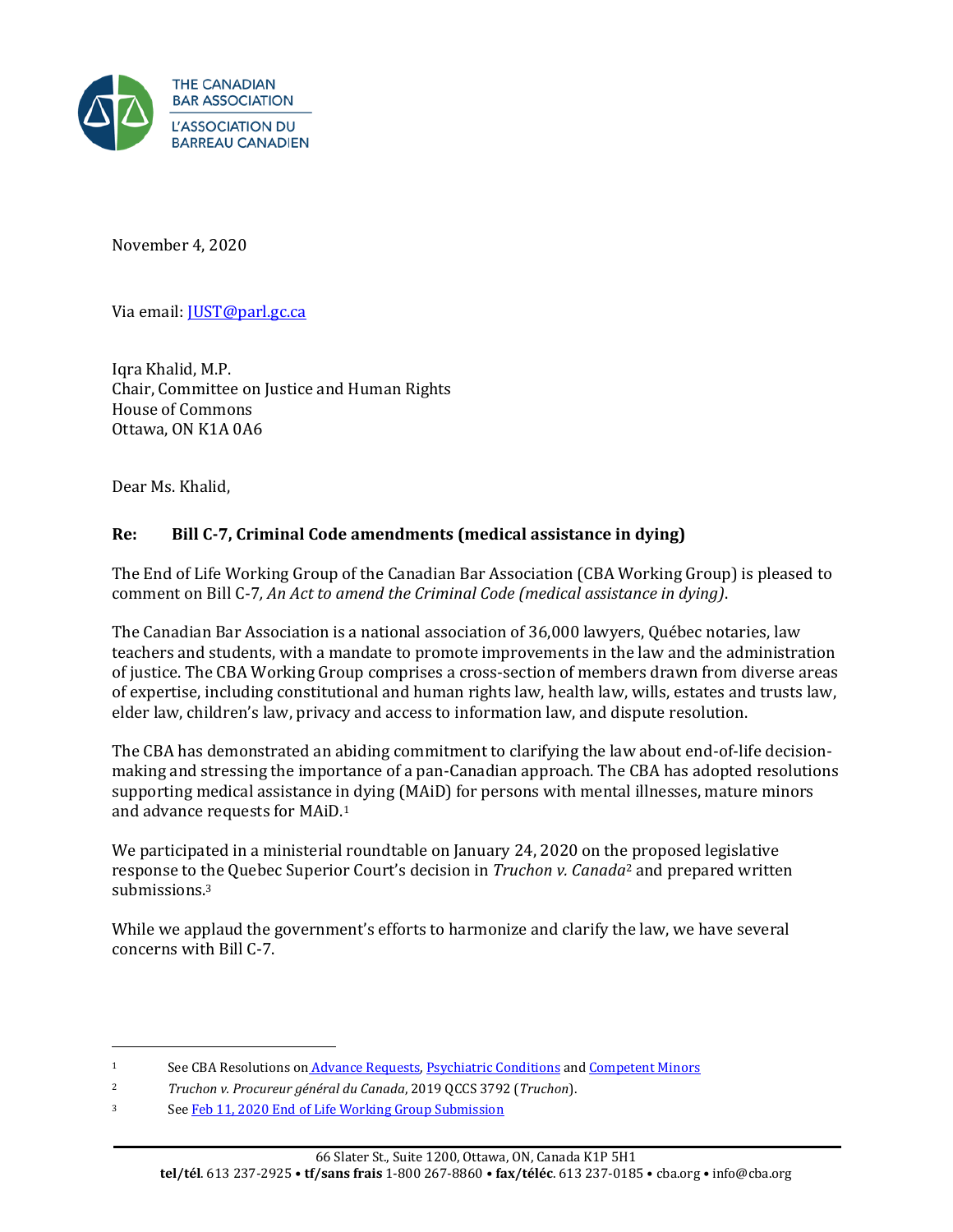### **1. Preamble**

The fifth paragraph of the preamble refers to a "human rights-based approach" to disability inclusion. This phrase is unclear and its intent should be clarified.

The sixth paragraph of the preamble refers to the "important public health issue that suicide represents". While we agree that suicide is an important public health issue, suicide is not MAiD, and there are important differences between the two. These differences were confirmed in *Truchon*  and the Court held that physicians could distinguish between the two. 4

# **2. Exclusion of Mental Illness [proposed section 241.2(2.1)]**

Mental illness should not be excluded from the definition of "serious and incurable illness, disease or disability", especially given the full MAiD review planned for June 2020. The exclusion of mental illness appears to apply both when death is reasonably foreseeable and when death is not reasonably foreseeable.

This exclusion forecloses a thorough review of the issue and advances a conclusion that has not been debated or recommended. It was not mentioned in *Carter v. Canada<sup>5</sup>* nor *Truchon.* In *Truchon,*  the Court stated that vulnerability must be assessed from an individual perspective through informed consent. <sup>6</sup> The general exclusion of all persons suffering from mental illness is likely to be constitutionally challenged.

We reiterate that Parliament must conduct a thorough review of this issue.

### **3. Delete Requirement for Practitioners to Agree (Serious Consideration of Reasonable and Available Means to Relieve the Person's Suffering) [proposed section 241.2(3.1) h)]**

The last part of section 241.2(3.1) h) requires practitioners to agree with the person seeking MAiD that the person has given serious consideration to reasonable and available means to relieve their suffering.

The practitioner's role is to ensure informed consent, which includes discussion on treatment options. It is up to the individual to decide, once all information, risks, benefits and possible alternatives have been explained.

A consideration by the individual is a matter of personal autonomy. The practitioner should need to attest only that the person has received all the necessary information to have an informed consent. It is not relevant that the practitioner agrees or disagrees that the person seeking MAiD has given *serious consideration* to reasonable and available means.

We recommend removing this requirement in section 241.2(3.1) h).

# **4. Impediments to MAiD [proposed sections 241.2(3.1) (e) and (f))**

We are concerned about the requirement that one of the two assessors must have expertise in the condition causing the person's suffering and that the two practitioners be independent.

<sup>4</sup> *Truchon*, *supra* note 2, par. 466.

<sup>5</sup> [2015] 1 SCR 331 (Carter)

<sup>6</sup> *Ibid.*